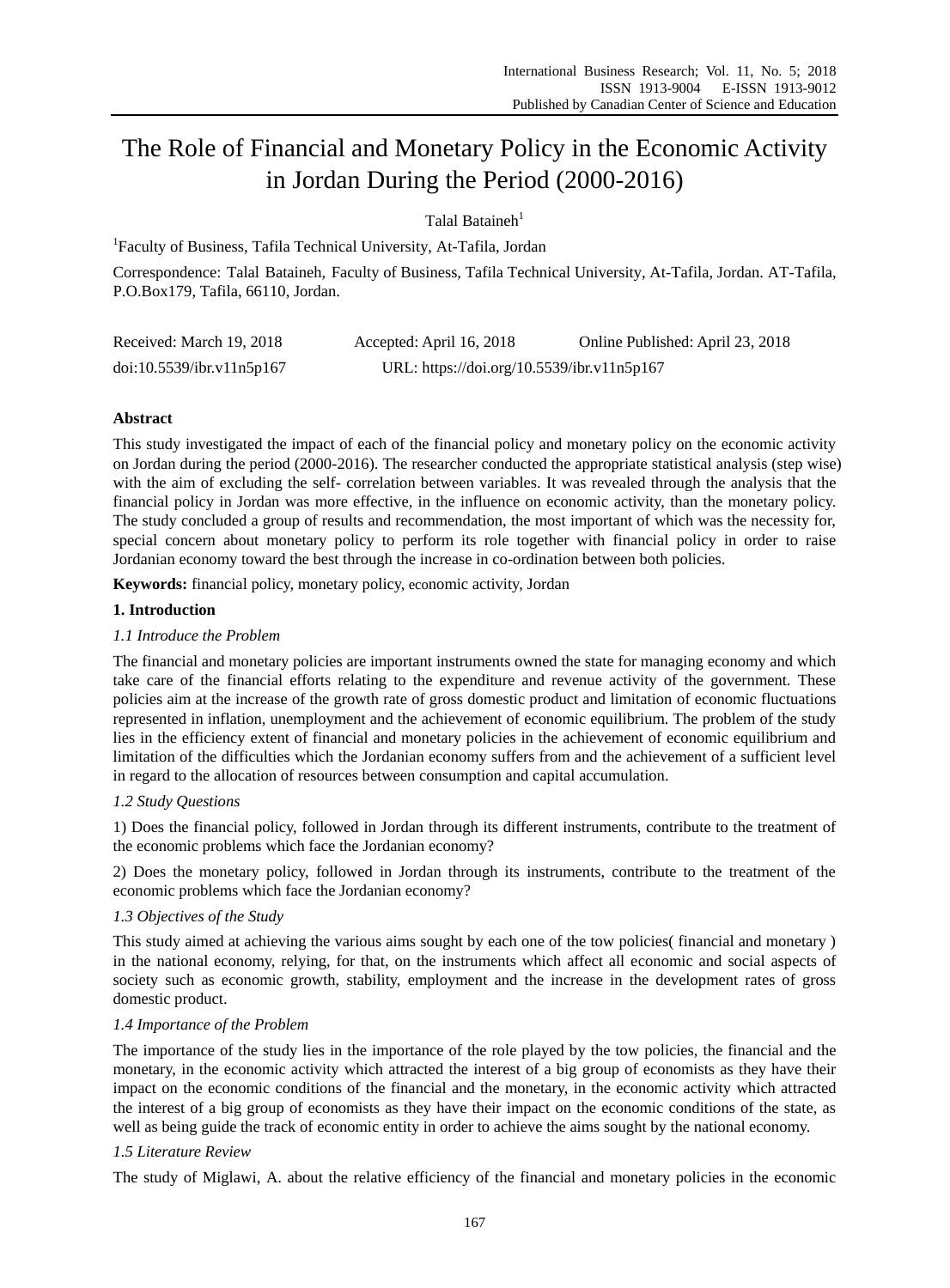activity – a comparative study between Jordan and Algiers.

The model of (SVAR) was used. The study showed that the financial policy was more effective than the monetary policy in Jordan, while the monetary policy was more effective than the financial policy in the economic activity in Algiers. The effect of the financial policy in Jordan was for a longer period than the financial in Algiers. This study recommended the necessity for co-ordination between the monetary and financial policies to achieve a great level of harmony between them (Miglawi, Ameenah, 2011).

The study of Dirwassi M. was about the financial policy and its role in the achievement of economic equilibrium- Algerian case (1990-2004). The study reached the fact that the expenditure policies were characterized by the growth of public expense and increase of its rates from one year to another due to the expansion of the activity of the state and the decrease of public revenues as a results of the fluctuation of oil prices, which means that relativity between public revenues and expenditure, as the results of the growth of public expenditure was higher than the results of the growth of revenues (Dirwassi, Mas'ood, 2005).

The study of Al- Dureiri was about the role of the financial and monetary policies in the control of inflation in Sudan – an analytical study of the period 1970- 2006. This study showed the existence of a group of interrelated factors which had their impact on inflation in Sudan. They were monetary factors represented in money supply, financial ones represented in budget deficiency and structural ones represented in the increase of the growth rate of the gross domestic product. This study recommended that the state should depend on real resources in funding budget deficiency in order to decrease monetary issue, encourage investment through the system of necessary incentives and facilities and work for the exploitation of available natural resources in Sudan (Ibraheem Al-Dureiri et al, 2009).

The study of Ali ,et was about the impact of financial and monetary policies on economic growth – and applied study on the Egyptian economy. This study concluded a group of results, the most important of which is that monetary policy has its effect on economic growth, not only through the quantitative instruments, but through the qualitative instruments, and public expenditures affect economic activity through their effect on each of consumption, production and income re – distribution. This study recommended the necessity for directing money supply in the way that meets requirement needs for monetary issues or come near them (Sarah Ali et al, 2013).

The study of Al- heeti & Ayyoob. was about the role of financial and monetary policies in economic growth. The results of this study revealed that the monetary policy is more effective than the financial one. The study results also emphasized the existence of a one – way effect of the supply of money toward the gross domestic product, stressing the efficiency of the monetary policy over the financial one( Ahmad Al- heeti &Awss Ayyoob, 2012).

The study of Inraheem & khair was about the impact of monetary and financing policies on the indicators of the entire economy in Sudan. This study concluded the existence of a positive relationship between exchange and money supply as a variable for monetary policy because the increase of exchange leads to the increase in money supply. The study also concluded the existence of a positive relationship between inflation and money supply as a variable of monetary policy. The study recommended the necessity for a stable monetary policy to maintain the stability of exchange. The government should decrease inflation rate and co- ordinate between the ratios and amounts of monetary policy instruments and determine them in general and homogeneous frame (Hadiyyah Hassan Inraheem & Muhammad Khair 2013).

The study of Baqbaq was about the effect mechanism of monetary policy in Algeria and its internal components an econometric study. This study , through the econometric results, concluded the absence of the effect of monetary policy on prices which may be due to several reasons, the most important of which is that inflation in Algeria was not only monetary. The study also concluded the absence of the effect of monetary policy on exchange, the fact which made it incapable of playing its role in transferring the effect of monetary policy to the economic activity on Algeria's. According to the researcher, this is because of the low level of open economy, outside the country and the non- availability of the components and incentives of attracting foreign investment. This study recommended the activation of the effect channels of monetary policy, means of activating the breaking system and financial market in Algeria's, as well as the adjustment of the legislative frame of the banking system according to international developments and the encouragement of establishing private and national banks for contributing to the national economy(Baqbaq, Leila Assmahan,2015).

#### **2. Theoretical Framework**

The financial and monetary policy has an important position in the study of the financial aspects and questions relating to the governmental expenditure and revenue. These policies play an important role in the achievement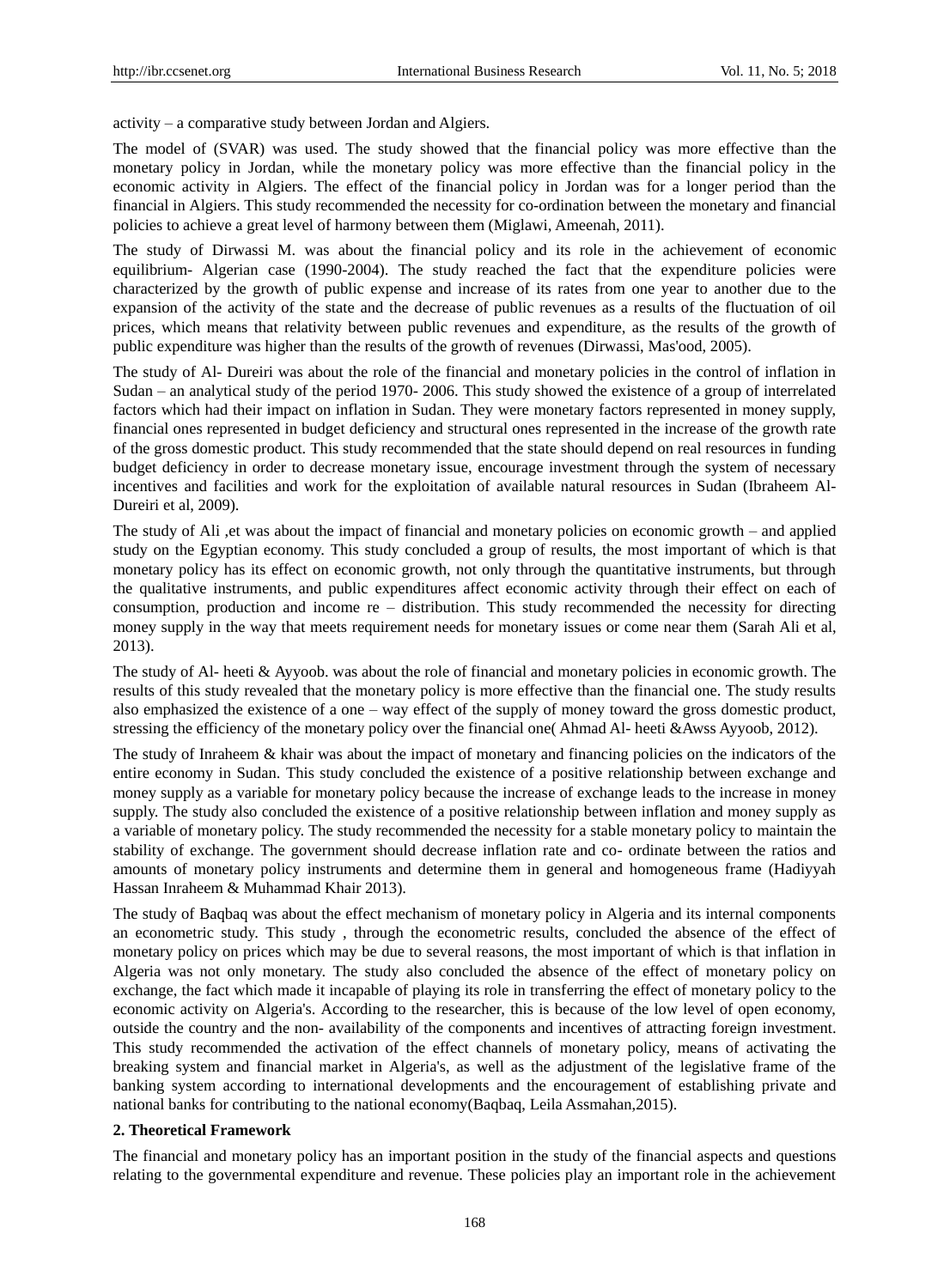of various aims through their impact on economic activity and equilibrium situation at the level of the national economy. Some scientists have linked the financial policy to the impact of the government on the general purchase power and its use for the public budget of the state to face the economic fluctuations represented in inflation and depression. The economist kinz used the financial policy during the second world war to mean the revenues, expenditures and public debt in the achievement of high levels of the entire production without casing economic inflation. He proved that strong economy could be stable at any level of operation, and not at complete operation as the classical economists believed. The recent aim of the economic policies, in general, has expressed the desire to decrease the equation at the level of complete labor not accompanied by the rise of prices. This aim can be achieved through the activating economic policies with the interference of the state through its financial policies or the monetary or both of them together. Each one of these policies has its special instruments through which it can affect the rates of entire demand and economic activity (AL- Wadi, 2007). Whatever the difference in the views of economists is, co-ordination between both policies is considered important as they have common effects on the economic activity as they seek to achieve equilibrium and stability in all aspects such as labor, prices, production and balance of payment (Mighlawi, 2001).

#### *2.1 Definition of Economic Policies*

What is meant by economic policies is all that is relating to the different decisions taking, represented by the government for achieving economic and social aims and searching for the best alternatives in order to achieve the desired aim to reach the greatest possible competence when using the available resources to achieve the biggest number of aims. Therefore, the economic policy should be characterized by competence and efficiency in order to achieve high growth rates. Through these policies and the achievement of economic aims, satisfying the society individuals needs for commodities. This can lead to economic growth and increase of job opportunities in society, in a way to solve the problem of unemployment.

The instruments which control the economic system of the state can be divided into:

- 1) Monetary policy instruments.
- 2) Financial policy instruments.
- *2.2 Definition of Financial and Monetary Policies*
- 2.2.1 Monetary Policy

It is the group of procedures, means and instruments used by the Central Bank, as being a representative of the executive authority in order to affect money supply and credit size, namely, to affect the monetary flow in economy. Most governments in the world, through their monetary policies, seek to achieve the following aims (AL- Taher, 2004):

- 1) Stability of price.
- 2) Achievement of satisfactory rates.
- 3) Decreasing unemployment stability.
- 4) Maintaining exchange stability.
- 5) Stability of interest rates.
- 6) Achieving monetary stability.

The monetary policy affects money supply through its quantitative instruments represented in:

1) Interest rate.

2) Compulsory reserve.

- 3) Open market operations.
- 4) Operations of discount price and rediscount.
- 2.2.2 Financial Policy

Financial policy is defined as the group of aims and activities adopted by the state in order to affect the national economy and society, with the aim of maintaining the general stability, solving problems and facing all contingencies. The financial policy, followed by the government, achieves the following aims (AL- Wadi, 2007):

1) Achievement of productive competence.

2) Achievement of complete labor.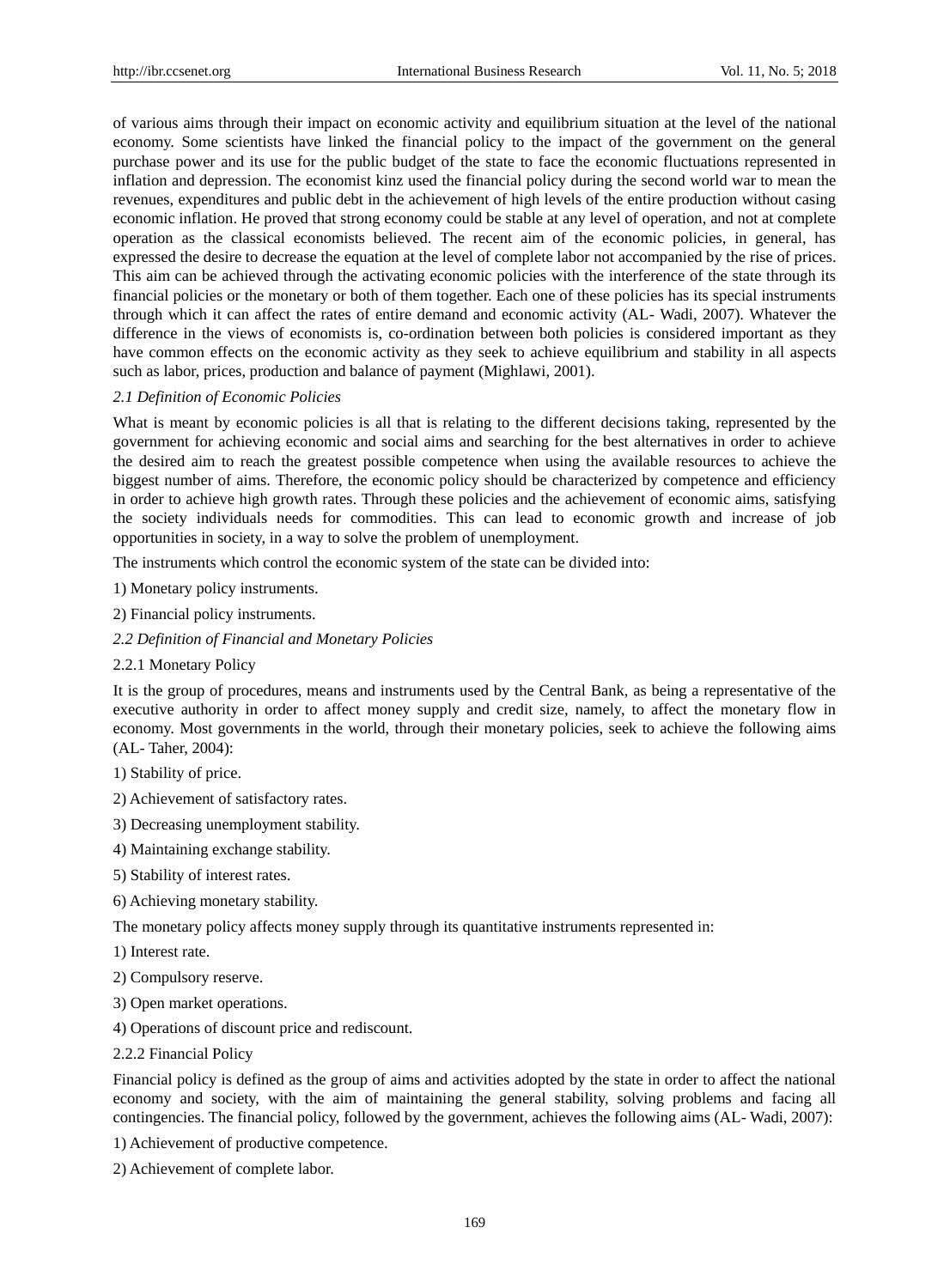3) Achievement of economic progress.

4) Achievement of equation in income distribution.

5) Achievement of stabilization in the general level of prices.

The government can achieve that through the use of the following instruments of financial policy:

1) Direct and indirect taxes.

2) Support and subsidies.

The impact of these tow policies on the economic activity has been greatly controversial among many economists, at the top of which are the kinzeana (economists who belong to the school of kinz) and critics, as kinz considered the financial policy more effective than the monetary policy in its influence on production and labor, while the critics disagreed with them saying that the monetary policy is more effective. However, their dispute has been narrower when each side realized that each of the tow policies can affect production and prices (Shawaihani, 2005).

In Jordan, the state has had the leading role in guiding the Jordanian economy, through its different stages, by adopting several policies at the top of which are the financial and monetary policies.

Therefore, this study came to shed light on the role of each of the financial policy and monetary policy in the achievement of economic growth and stability in Jordan during the period (2000-2015). For achieving the aim of this study, the researcher designed a measurement model (scale) for this purpose as follows:

$$
Y = a + bPE + bM2 + 4
$$

Where:

| The gross domestic product | $- Y$            |
|----------------------------|------------------|
| Public expenditure         | - PE             |
| Money Supply               | - M <sub>2</sub> |
| Random variable            | - U              |

There data were analyzed through (SPSS) program and the result was as follows:

#### $Y = 1415.842 + 0.299PE + 0.848M$

These results showed the existence of a self- correlation problem where the value of D.W is 0.774 which is less than the value of DL= 0.982. The self- correlation problem was processed through the use of LOG for money supply only because it was experimented on all variables and the problem was existing and when applying it on money supply alone, the problem did not appear and the formula was as follows:

 $Y = \alpha + \beta PE + \beta Log m_2 + E$ 

Y= 16249.76+ 4.139PE - 3183.997

T 0.461 4.066

R square  $= 97.9$ 

Adjusted R square  $= 97.5$ 

 $D.W = 1.705$ 

This signifies that the data were significant at the level (0.01). After that, the effect analysis of each of the financial policy and monetary policy in Jordan was analyzed through (step wise) and the results were as follows:

Y= 2738.617+ 3.593PE

T - 3.781 25.084

R square  $= 97.8$ 

Adjusted R square  $= 97.7$ 

 $D.W = 1.299$ 

This means that the financial policy, represented by public expenditure, was more influential on the domestic product in the Jordanian economy, while there was no mentionable influence of the monetary policy. These results were consistent with a lot of the study which were conducted in Jordan about this topic, and as Jordan,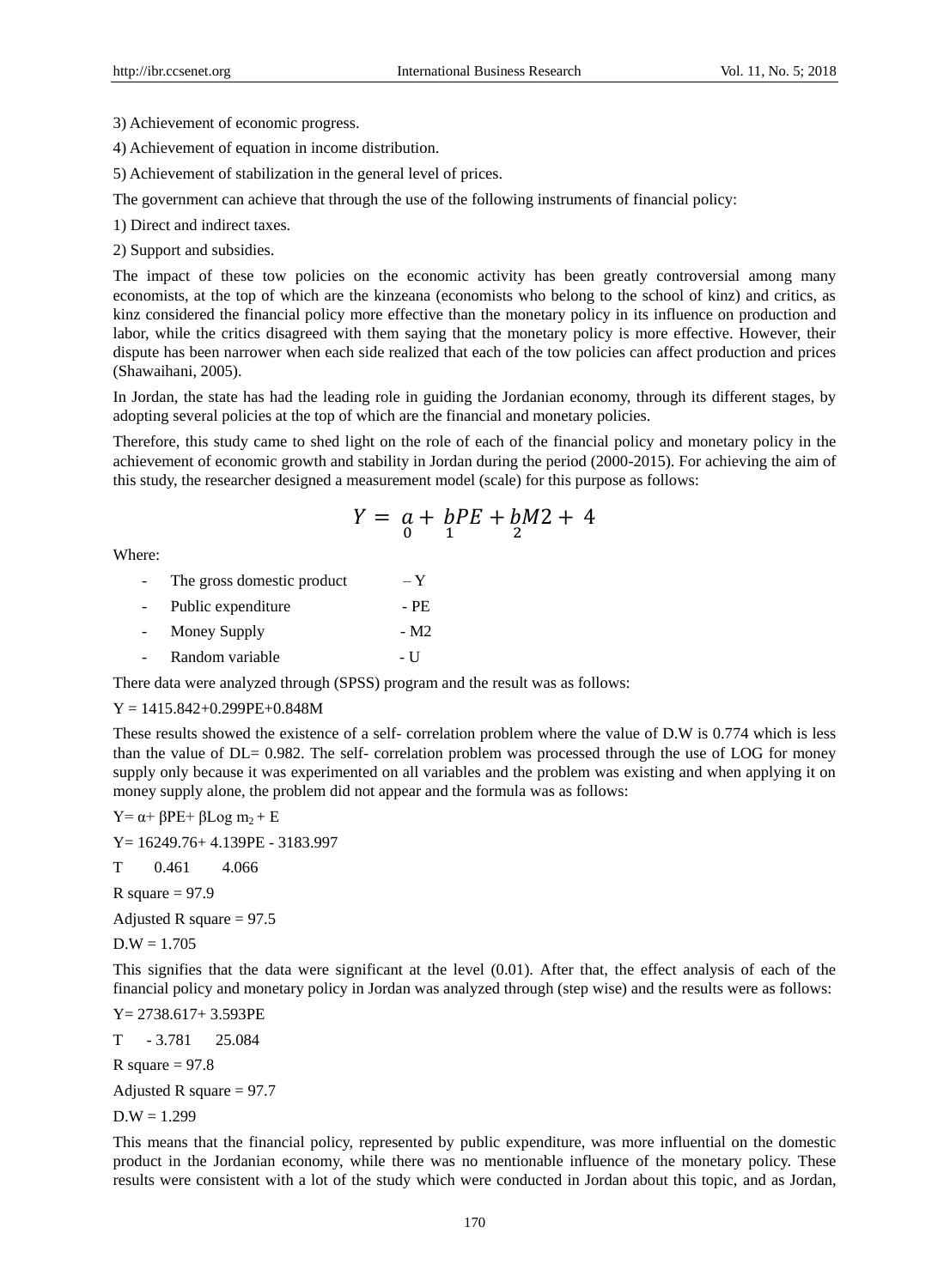after the financial crisis of 1989 has had a stable exchange of the dinar since then.

#### **3. Results**

# *3.1 Conclusions*

This means the non- existence of efficiency of the monetary policy in economic activity. Based on that, this study concluded the following results:

1) The financial policy, represented by public expenditures had a positive impact on the economic activity in Jordan during the period of the study.

2) The monetary policy, represented by money supply, had no effect on the economic activity in Jordan during the period of the study.

These results were expected in the Jordanian economy as a result of some measures taken by the government before stabilizing the exchange of the dinar against the dollar in order to increase the citizen trust in the dinar

#### *3.2 Recommendations*

Based on that, the study recommended the following:

1)Giving the financial policy bigger importance in dealing with some difficulties in the Jordanian economy as being more effective than the monetary policy as shown in the analysis of the results.

2)Giving future importance to the monetary policy through the concentration on Amman Stock Market and the innovation of its instruments in order to contribute to the increase of the role of monetary policy in the economic activity.

3) Increasing the co-ordination between the financial policy and the monetary policy in Jordan and the achievement of a greater possible degree of compatibility between them for the interest of the national economy.

4) Conducting further studies about this topic as it is of great importance for the national economic activity.

#### **References**

- Abdullah, A. T., & Muwafaq, A. K. (2004). Money, Banks and Financial Institutions Yazed Centre for Publication – first Ed. – Al- Karak – 2004.
- Ahmad, A., & Awss, A. (2012). The Role of Financial and Monetary policies on Economic Growth Al-Anbar Magazine for Economic and Administrative Sciences- vol.4- No. 8 – 2012.
- Al- Dureidi, I. (2009). The Role of Financial and Monetary policies in the Control of Inflation in Sudan published master thesis – 2009.
- Al- Wadi, M. (2000). Principles of General Finance Dar Al- Masseerah for publication and distribution First Ed. – Amman – Jordan – 2000.
- Baqbaq, L. A. (2015). The Influence Mechanism of the Monetary policy in Algiers and its Internal components on econometric study – published doctoral dissertation – Abi Bakr Bilqayid – Algiers – 2015.
- Central Bank of Jordan different statistical publications.

Department of General Statistics – different statistical publications.

- Dirwassi, M. (2005). Financial Policy and its Role in the Achievement of Economic Equilibrium- the case of Algiers- published doctoral dissertation – 2005.
- Hadiya, I., & Muhammad, K. (2013). The Impact of Monetary and Financial policy on the Indicators of the Entire Economy in Sudan – Magazine of economic sciences, No.14- Ed. 2 – 2013.
- Miglawi, A. (2011). The Relative Efficiency of the Financial and Monetary Policies in Economic Activity A Comparative study between Jordan and Algiers – UN published master thesis – Mu'tah University – Jordan  $-2011.$
- Sarah, A. (2013). The Impact of the Financial and Monetary policies on Economic Growth An Applied study on the Egyptian Economy – Magazine of political sciences and Law- Egypt – 2013.
- Shuweikani, H. (2005). the Impact of the Financial and Monetary policies in the Economic Growth in Jordan published master thesis – University of Jordan – Jordan – 2005.